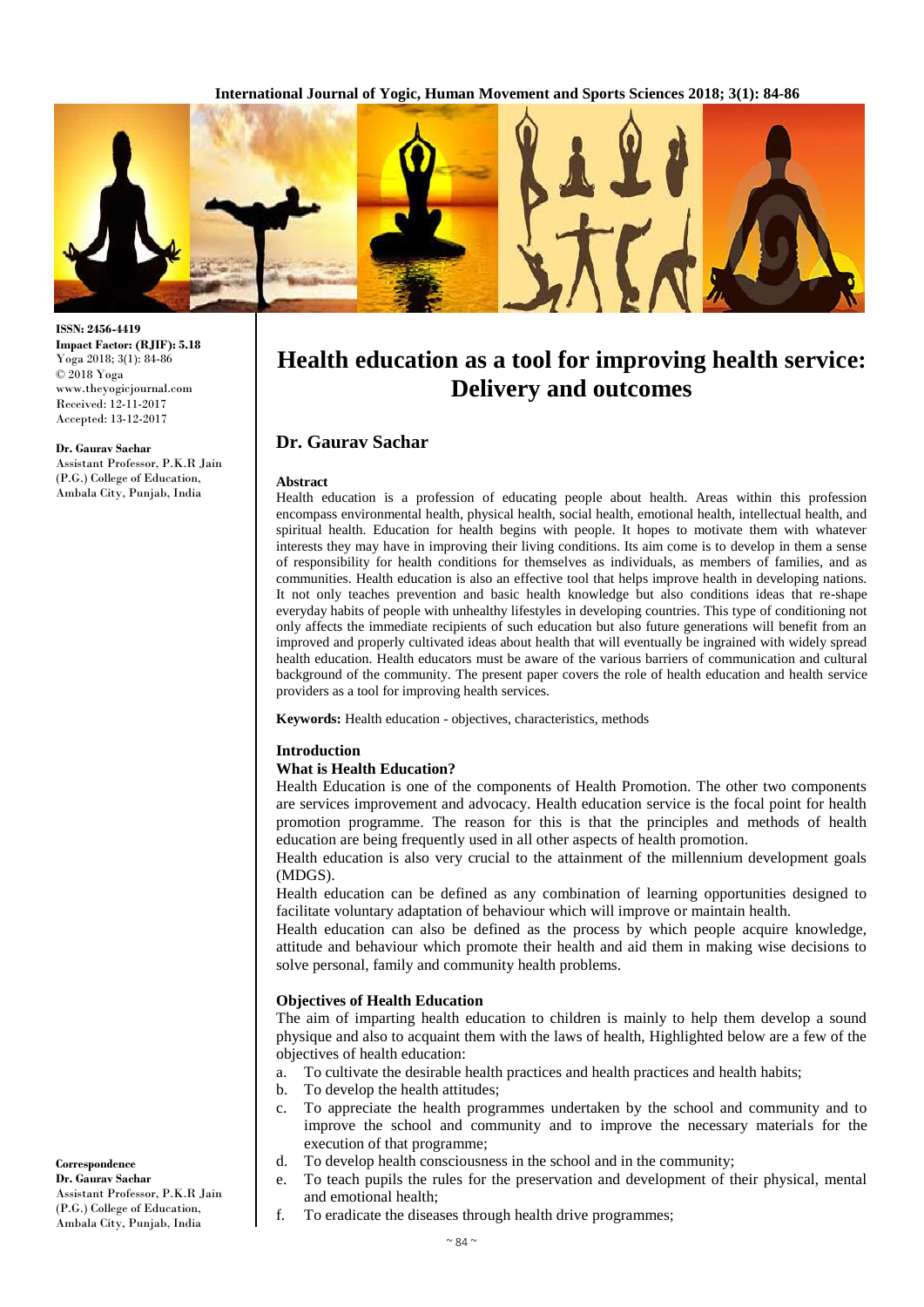International Journal of Yogic, Human Movement and Sports Sciences

- g. To combat the superstitions and prejudices in the community;
- h. To provide a healthful environment for physical and mental growth;
- i. To improve the general conditions of living in the community;
- j. To instruct the children and youth so as to conserve and improve their own health;
- k. To influence the parents and other adults through the health-educative programme for better habits and attitudes in children.

# **Characteristics of Health Education**

Today's state–of–the–art health education curricula reflect the growing body of research that emphasizes teaching functional health information (essential concepts); shaping personal values that support healthy behaviours; shaping group norms that value a healthy lifestyle; and developing the essential health skills necessary to adopt, practice, and maintain health– enhancing behaviours. Less effective curricula often overemphasize teaching scientific facts and increasing student knowledge.

Reviews of effective programs and curricula and input from experts in the field of health education have identified the following characteristics of an effective health education curriculum.

- 1. Focuses on clear health goals and related behavioural outcomes.
- 2. is research–based and theory-driven.
- 3. Addresses individual values and group norms that support health–enhancing behaviours.
- 4. Focuses on increasing personal perceptions of risk and harmfulness of engaging in specific health risk behaviours and reinforcing protective factors.
- 5. Addresses social pressures and influences.
- 6. Builds personal competence, social competence and self efficacy by addressing skills.
- 7. Provides functional health knowledge that is basic, accurate, and directly contributes to health– promoting decisions and behaviours.
- 8. Uses strategies designed to personalize information and engage students.
- 9. Provides age–appropriate and developmentally– appropriate information, learning strategies, teaching methods, and materials
- 10. Incorporates learning strategies, teaching methods and materials that is culturally inclusive.
- 11. Provides adequate time for instruction and learning.
- 12. Provides opportunities to reinforce skills and positive health behaviours.
- 13. Provides opportunities to make positive connections with influential others.
- 14. Includes teacher information and plans for professional development and training that enhance effectiveness of instruction and student learning.

# **Methods for imparting Health Education**

Health Education involves communication of health information/messages to the learner (audience) through the following methods:

- Lectures, symposium, and seminars, workshops
- Short health talks, interview
- Drama sketches, role playing, and use of songs
- Demonstrations
- Field studies and observational trip

To deliver a successful health education programme, the health education specialists should make use of IEC (Information, education and communication) materials. The word IEC is now changed to BBC (behaviour change communication). These materials include:

- Leaflets/flyers
- Posters, diagrams, banners, bill boards, wall charts, pictures, photographs, etc
- Real objects
- Audio-visual, such as television, radio, video tapes
- Newspapers, journals, periodicals, etc
- The Roles of Various Workers in Health Education

The following categories of people should perform certain roles in improving health services delivery and outcomes

- 1. Teachers- their roles include giving short health talks to the students and pupils under them on observing/obeying simple rules of health/hygiene that will promote their health
- 2. Health service providers such as nurses, doctors, physiotherapists, dentist, pharmacists, etc. Their roles include :-
- (a.) Carrying out patient education which involves
- (i) Educating pupils, students, community members and patients on drug compliance
- (ii) Recognition of signs and symptoms of diseases so that they report to the hospital at the early stage of illness
- (iii) Counselling the family members/relations of a patient to give him/her full support until he/she completely recovers from treatment given
- (iv) Counselling students, pupils and community members to desist from self-meditation
- (b.) Advocating and sensitizing the policy-makers and stake holders to provide logistic supports to enhance improvement of health service delivery to the community members. These supports include releasing adequate funds to build and equip hospitals and health centres for the community members. It also includes employing qualified health professionals and pays their remunerations promptly
- 3. The dentist should always give oral hygiene education to students, pupils and community members. The education should include care of the teeth, recognition of signs and symptoms of dental problems (e.g., calculus, gingivitis, and dental cares). His/her role also involves advising the patient, community members to always come for routine check for their teeth at recognised dental clinics nearest to them
- 4. The health education specialist performs the following roles:
- (i) Taking part in the enlightenment campaigns on ways of prevention and control of diseases/illness in the schools and among community members
- (ii) Programme planning and evaluation of health education in schools and in the community at large
- (iii) Organisation and promotion of health education activities in schools and communities
- (iv) Rendering expertise services in the development of relevant Information, Education and Communication (IEC) or Behavioural Changes Communication (BCC) materials. These materials includes posters, banners, health messages, advertisement slot for media houses, leaflets/flyers
- (v) Assist in the formation of a health team that will be saddled with the responsibility of addressing health problems in the community